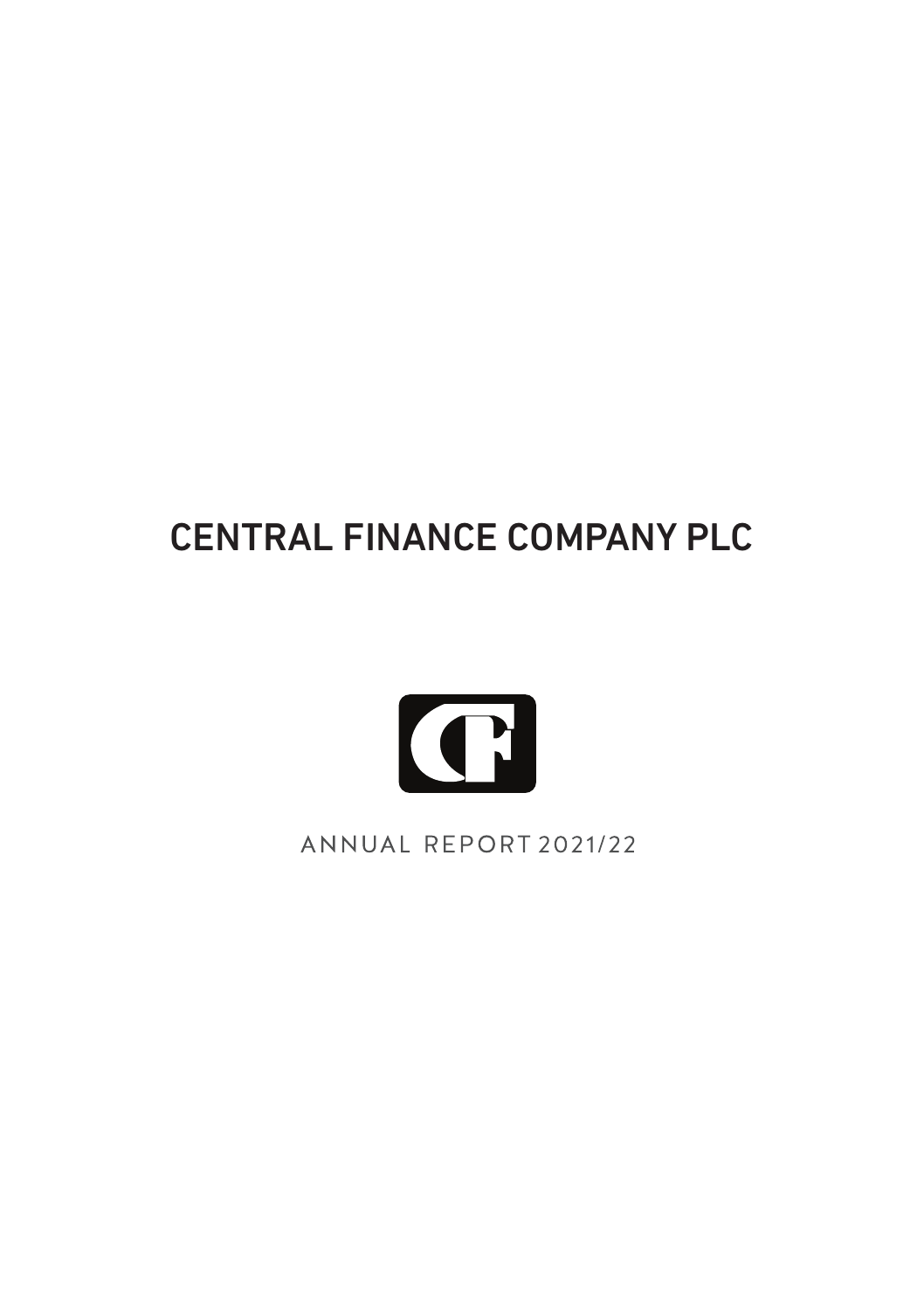### CENTRAL FINANCE COMPANY PLC CIRCULAR TO SHAREHOLDERS

Dear Shareholder,

### SUBMISSION OF ANNUAL REPORT TO SHAREHOLDERS

As you are aware, Rule 7.5(b) of the Listing Rules of the Colombo Stock Exchange ("CSE") permits companies to forward their annual reports to the shareholders in a mode other than in printed form.

Accordingly, the annual report of Central Finance Company PLC for the financial year ended 31st March 2022, is available on the

- 1) Central Finance Company website https://cf.lk/investor-information
- 2) CSE website –

https://www.cse.lk/pages/company-profile/company-profile.component.html?symbol=CFIN.N0000

3) QR code -



Further to circular No.004/2022 dated 27th May 2022 issued by the Colombo Stock Exchange, please note that printed copies of the annual report will not be provided this year.

If you have any queries on this matter, please contact Ms. Thilini Weerasinghe and Mr. Sarath Kumara on 0112300555 Ext 5170/5173 Fax No. 0112300441 or e-mail thiliniw@cf.lk , sarathk@cf.lk.

We also enclose herewith the Notice of meeting, instructions for participation, Form of Proxy for the annual general meeting scheduled to be held on 30th June 2022 at 9.30 a.m. online via virtual platform.

Yours faithfully,

By order of the Board CORPORATE SERVICES (PRIVATE) LIMITED Secretaries CENTRAL FINANCE COMPANY PLC

Colombo, on this 07th day of June 2022

Central Finance Company PLC  $>$   $($  Annual Report 2021 / 22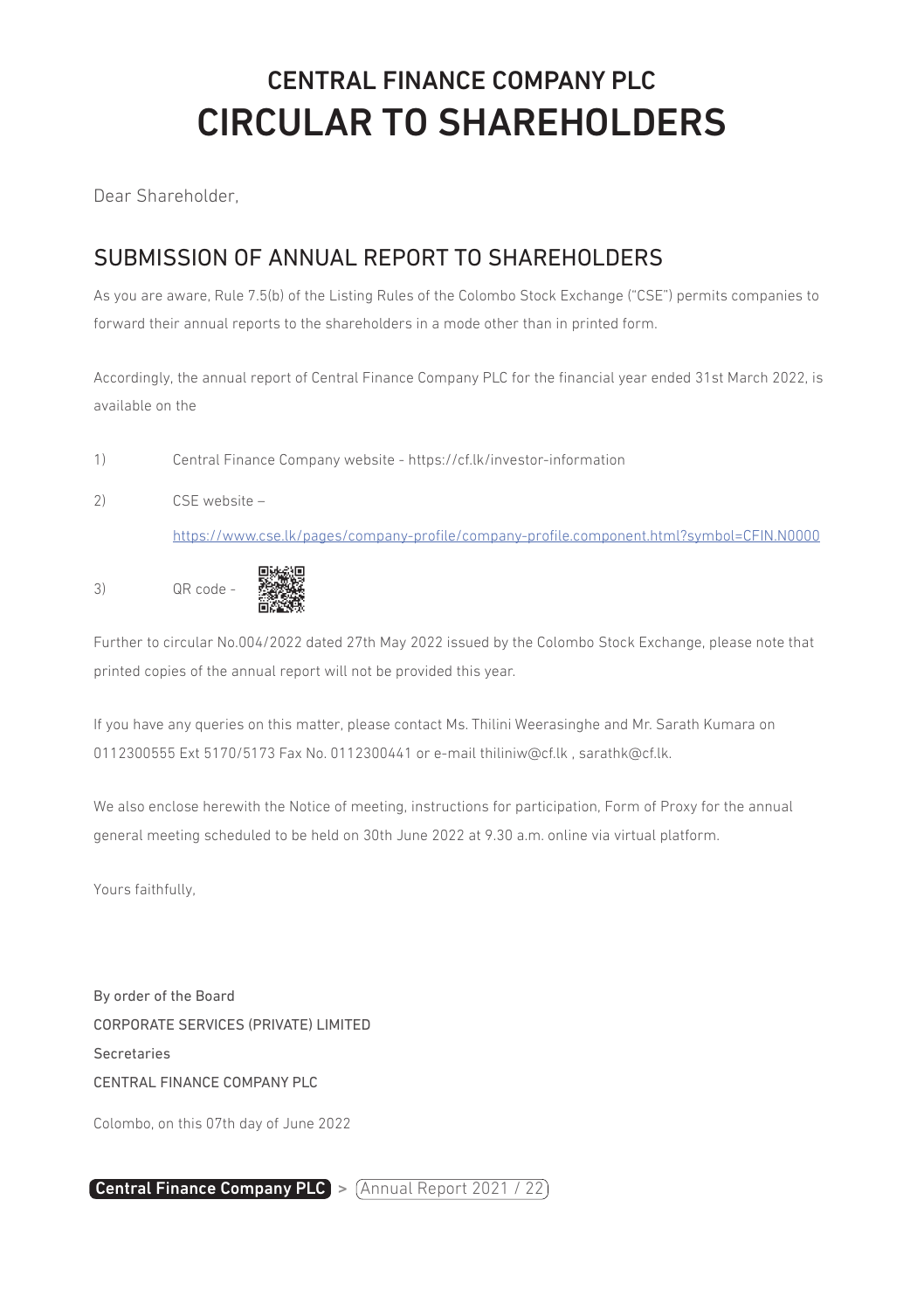## INSTRUCTIONS FOR PARTICIPATING IN THE ANNUAL GENERAL MEETING

- (1) The meeting is to be held in line with the guidelines given by the Colombo Stock Exchange and the health authorities as per the applicable laws:
- (2) In the interest of protecting public health and facilitating social distancing in line with the guidelines issued by the Ministry of Health, Nutrition and Indigenous Medicine, the meeting will be held in the manner set out below:
- (i) Only the key officials of the company, including certain members of the board of directors, the company secretary, auditors and the senior management of the company, who are essential for the administration of the formalities of the meeting will be physically present at Central Finance Company PLC - City Office, No. 268, Vauxhall Street, Colombo 02. All others, including shareholders, will participate in the meeting via an online meeting platform. These measures have been adopted to observe social distancing regulations/requirements to mitigate the dangers of spread of the virus.
- (ii) The shareholders who wish to participate will be able to join the meeting through audio or audio and visual means via an online meeting platform. In order for us to forward the access information necessary for participation at the meeting, please forward the duly completed registration form including your e-mail address and telephone number to corporateservices@corporateservices.lk not less than 48 hours before the time appointed for the holding of the meeting so that the login information could be forwarded to the e-mail addresses so provided.
- (iii) If the company is unable to post this Notice due to any situation beyond its control, then this Notice will be published in one issue of a daily newspaper in the Sinhala,

Tamil and English languages and if the circumstances permit, in one issue of the Gazette. The Annual Report, Notice of Meeting together with the Form of Proxy will also be published on the website of the Colombo Stock Exchange https://www.cse.lk/pages/ company-profile/company-profile.component. html?symbol=CFIN.N0000 and the website of Central Finance Company PLC (link). - https:// cf.lk/investor-information

- (iv) Proxy forms should be duly completed as per the instructions given therein and sent via registered post to Corporate Services (Private) Limited, 216 de Saram Place, Colombo 10 or forwarded via e-mail to corporateservices@ corporateservices.lk not less than 48 hours before the time appointed for the holding of the meeting. The proxy so appointed shall participate at the meeting through audio or audio visual means only.
- (v) Shareholders who are unable to participate in the meeting via an online meeting platform, could send their queries, if any, to corporateservices@corporateservices.lk 24 hours before the time appointed for the holding of the meeting and the responses to the same will be included in the minutes of the meeting.
- (vi) Voting in respect of the resolutions sought to be passed will be registered by using the audio or audio and visual means via an online meeting platform. All of such procedures will be explained to the shareholders prior to the commencement of the meeting.
- (vii) Shareholders can use the "Q&A forum" to communicate any questions/concerns at the time allocated at the meeting.
- (viii) For any questions, please contact Ms. Thilini Weerasinghe and Mr. Sarath Kumara on 0112300555 Ext 5170/5173 Fax No. 0112300441 or e-mail thiliniw@cf.lk, sarathk@cf.lk

 $\overline{A}$ nnual Report 2021 / 22  $\overline{C}$  Central Finance Company PLC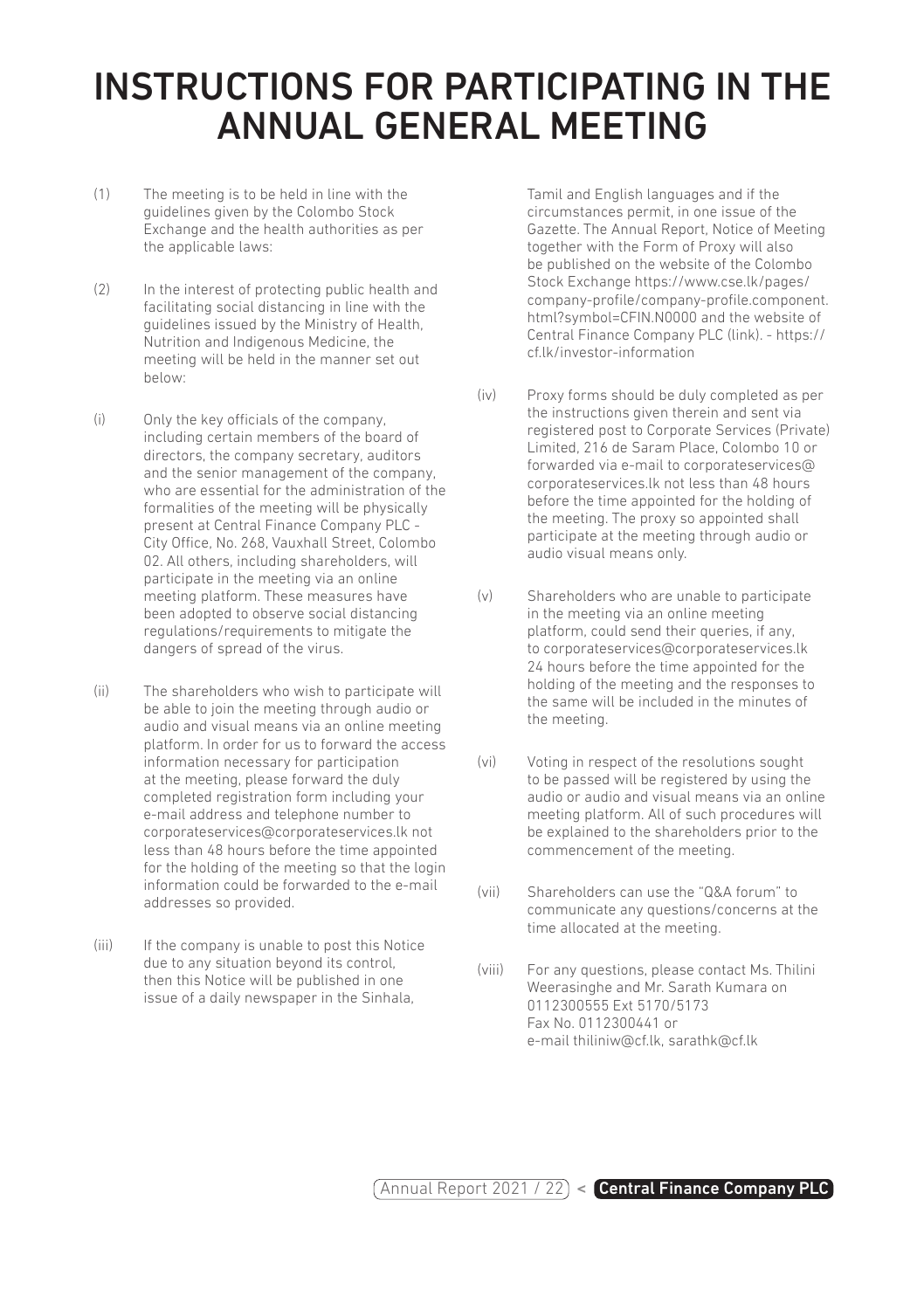# NOTICE OF MEETING

Notice is hereby given that the Sixty Fourth (64th) Annual General Meeting of Central Finance Company PLC (the "Company") will be held via virtual platform on the 30th June 2022 at 9.30 a.m. for the following purposes.

- 1. To receive and consider the annual report of the board of directors along with the financial statements of the Company for the year ended 31st March 2022 and the auditors' report thereon
- 2. To declare a final dividend as recommended by the board of directors and to consider and if thought fit, to pass the following resolutions:

#### ORDINARY RESOLUTION - DISTRIBUTION OF A FINAL DIVIDEND FOR THE FINANCIAL YEAR ENDED 31ST MARCH 2022

#### *IT IS HEREBY RESOLVED THAT*

- (i) a final dividend of Rupees Two (Rs. 2.00) per share constituting of a total dividend of Rupees Four Hundred Fifty Four Million Seven Hundred and Eight Thousand Nine Hundred and Twenty Four (Rs.454,708,924.00) be paid on the issued and fully paid shares of the Company for the financial year ended 31st March 2022.
- (ii) the shareholders entitled to the final dividend would be those shareholders whose names have been duly registered in the Register of Shareholders and those shareholders whose names appear on the Central Depository Systems (Private) Limited ("CDS") as at end of trading on the 30th June 2022 (the "Entitled Shareholders").
- (iii) accordingly the management and secretaries of the Company be and are hereby authorised to attend to all matters pertaining to the aforesaid final dividend.
- 3. To re-elect as a director K.B. Herath, who retires by rotation in terms of Article 105 of the Articles of Association of the Company, and being eligible has offered himself for reelection.
- 4. To re-elect as a director M.H. de Silva, who retires by rotation in terms of Article 105 of the Articles of Association of the Company, and being eligible has offered himself for reelection.
- 5. To elect as a director C.S. Hettiararchchi, who was appointed to the Board to fill the vacancy during the financial year 2021/22, is eligible for election in terms of Article 111 of the Articles of Association of the Company has offered himself for election.
- 6. To re-appoint KPMG, Chartered Accountants who are deemed to be re-appointed as auditors of the Company until the conclusion of the next AGM of the Company in terms of section 158 (1) of the Companies Act No. 07 of 2007, to audit the financial statements of the Company for the financial year ending 31st March 2023 and to authorise the directors to determine their remuneration therefor.
- 7. To authorize the directors to determine the contributions to charities for the ensuing year.

By order of the Board,

#### Corporate Services (Private) Limited Secretaries

Central Finance Company PLC Colombo, on this 07th day of June 2022

#### Note:

- 1. Any shareholder entitled to attend and vote at this meeting is entitled to appoint a proxy to attend and vote/speak in his/her stead and a form of proxy is sent herewith for this purpose. A proxy need not be a shareholder of the Company.
- 2. A completed form of proxy must be deposited at 216, de Saram Place, Colombo 10 or forwarded to corporateservices@ corporateservices.lk not less than 48 hours before the time appointed for the holding of the meeting.
- 3. It is proposed to dispatch the dividend warrants on 08th July 2022 in accordance with the rules of the Colombo Stock Exchange. The shares of the Company will be quoted ex-dividend with effect from 01st July 2022.

 $\boxed{\text{Central Finance Company PLC}}$  >  $\boxed{\text{Annual Report 2021 / 22}}$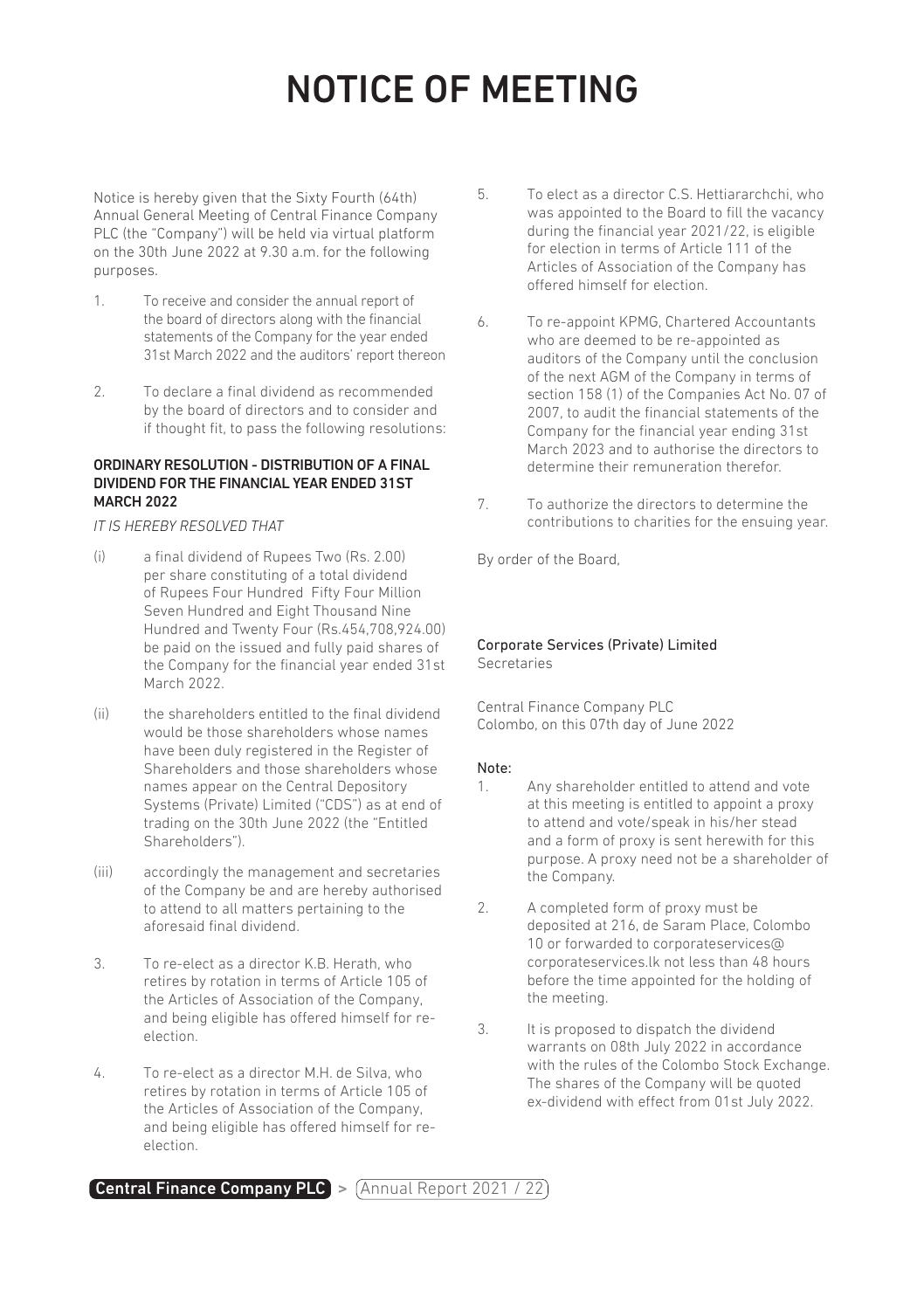# FORM OF PROXY

| *I/We……………………………               |                                                                                                                                                                                                                      |                 |              |         |
|--------------------------------|----------------------------------------------------------------------------------------------------------------------------------------------------------------------------------------------------------------------|-----------------|--------------|---------|
|                                |                                                                                                                                                                                                                      |                 |              |         |
|                                |                                                                                                                                                                                                                      |                 |              |         |
| 1.                             | Asite Drupath Bandara Talwatte                                                                                                                                                                                       | or failing him, |              |         |
| 2.                             | Eranjith Harendra Wijenaike                                                                                                                                                                                          | or failing him, |              |         |
| 3.                             | Arjuna Kapila Gunaratne                                                                                                                                                                                              | or failing him, |              |         |
| 4.                             | Dhammika Prasanna de Silva<br>or failing him.                                                                                                                                                                        |                 |              |         |
| 5.                             | Dr. (Mrs.) Agampodi Damitha Nandanie de Zoysa<br>or failing her,                                                                                                                                                     |                 |              |         |
| 6.                             | Arjun Rishya Fernando<br>or failing him,                                                                                                                                                                             |                 |              |         |
| 7.                             | Chandika Kushan Hettiarachchi<br>or failing him,<br>Kuda Banda Herath<br>or failing him,                                                                                                                             |                 |              |         |
| 8.                             |                                                                                                                                                                                                                      |                 |              |         |
| 9.<br>Manjula Hiranya de Silva |                                                                                                                                                                                                                      | or failing him, |              |         |
|                                | 10. Chaminda Sampath Hettiarachchi                                                                                                                                                                                   | or failing him, |              |         |
|                                |                                                                                                                                                                                                                      |                 |              |         |
|                                |                                                                                                                                                                                                                      |                 |              |         |
|                                | our proxy to attend and vote at the Annual General Meeting of the Company to be held on the 30th June 2022                                                                                                           |                 |              |         |
|                                | and at any adjournment thereof.                                                                                                                                                                                      |                 |              |         |
|                                |                                                                                                                                                                                                                      |                 | For          | Against |
|                                |                                                                                                                                                                                                                      |                 |              |         |
| 1.                             | To receive and consider the annual report of the Board of Directors together<br>with the financial statements of the Company and the report of the auditors<br>thereon for the financial year ended 31st March 2022. |                 |              |         |
|                                |                                                                                                                                                                                                                      |                 |              |         |
|                                |                                                                                                                                                                                                                      |                 |              |         |
|                                |                                                                                                                                                                                                                      |                 |              |         |
| 2.                             | To approve a final divided of Rupees Two (Rs.2.00) per share by way of a<br>cash dividend                                                                                                                            |                 |              |         |
|                                |                                                                                                                                                                                                                      |                 |              |         |
| 3.                             | To re-elect as a director, K.B. Herath, who retires by rotation in terms of                                                                                                                                          |                 |              |         |
|                                | Article 105 of the Articles of Association of the Company and being eligible                                                                                                                                         |                 |              |         |
|                                | has offered himself for re-election.                                                                                                                                                                                 |                 |              |         |
|                                |                                                                                                                                                                                                                      |                 |              |         |
| 4.                             | To re-elect as a director, M.H. de Silva who retires by rotation                                                                                                                                                     |                 |              |         |
|                                | in terms of Article 105 of the Articles of Association of the Company and                                                                                                                                            |                 |              |         |
|                                | being eligible has offered himself for re-election.                                                                                                                                                                  |                 |              |         |
| 5.                             | To elect as a director C.S. Hettiararchchi, who was appointed                                                                                                                                                        |                 |              |         |
|                                | to the Board to fill the vacancy during the financial year 2021/22,                                                                                                                                                  |                 |              |         |
|                                | is eligible for election in terms of Article 111 of the Articles of                                                                                                                                                  |                 |              |         |
|                                | Association of the Company has offered himself for election.                                                                                                                                                         |                 |              |         |
|                                |                                                                                                                                                                                                                      |                 |              |         |
| 6.                             | To re-appoint M/s KPMG, Chartered Accountants who are deemed to be                                                                                                                                                   |                 |              |         |
|                                | re-appointed as Auditors of the Company until the conclusion of the next                                                                                                                                             |                 |              |         |
|                                | AGM of the Company in terms of section 158 (1) of the Companies Act No. 07                                                                                                                                           |                 |              |         |
|                                | of 2007, to audit the financial statements of the Company for the                                                                                                                                                    |                 |              |         |
|                                | financial year ending 31st March 2023 and to authorise the directors                                                                                                                                                 |                 |              |         |
|                                | to determine their remuneration therefor.                                                                                                                                                                            |                 |              |         |
| 7.                             | To authorise the directors to determine the contributions to charities for the                                                                                                                                       |                 |              |         |
|                                | ensuing year.                                                                                                                                                                                                        |                 |              |         |
|                                |                                                                                                                                                                                                                      |                 |              |         |
|                                |                                                                                                                                                                                                                      |                 |              |         |
|                                | Signed thisday ofTwo Thousand and Twenty Two                                                                                                                                                                         |                 |              |         |
|                                |                                                                                                                                                                                                                      |                 |              |         |
|                                |                                                                                                                                                                                                                      |                 | .            |         |
|                                |                                                                                                                                                                                                                      |                 |              |         |
|                                |                                                                                                                                                                                                                      |                 |              |         |
|                                |                                                                                                                                                                                                                      |                 | *Signature/s |         |
| Note:                          | Please delete the inappropriate words.                                                                                                                                                                               |                 |              |         |
|                                | Annual Report 2021 / 22) < Central Finance Company PLC                                                                                                                                                               |                 |              |         |
|                                |                                                                                                                                                                                                                      |                 |              |         |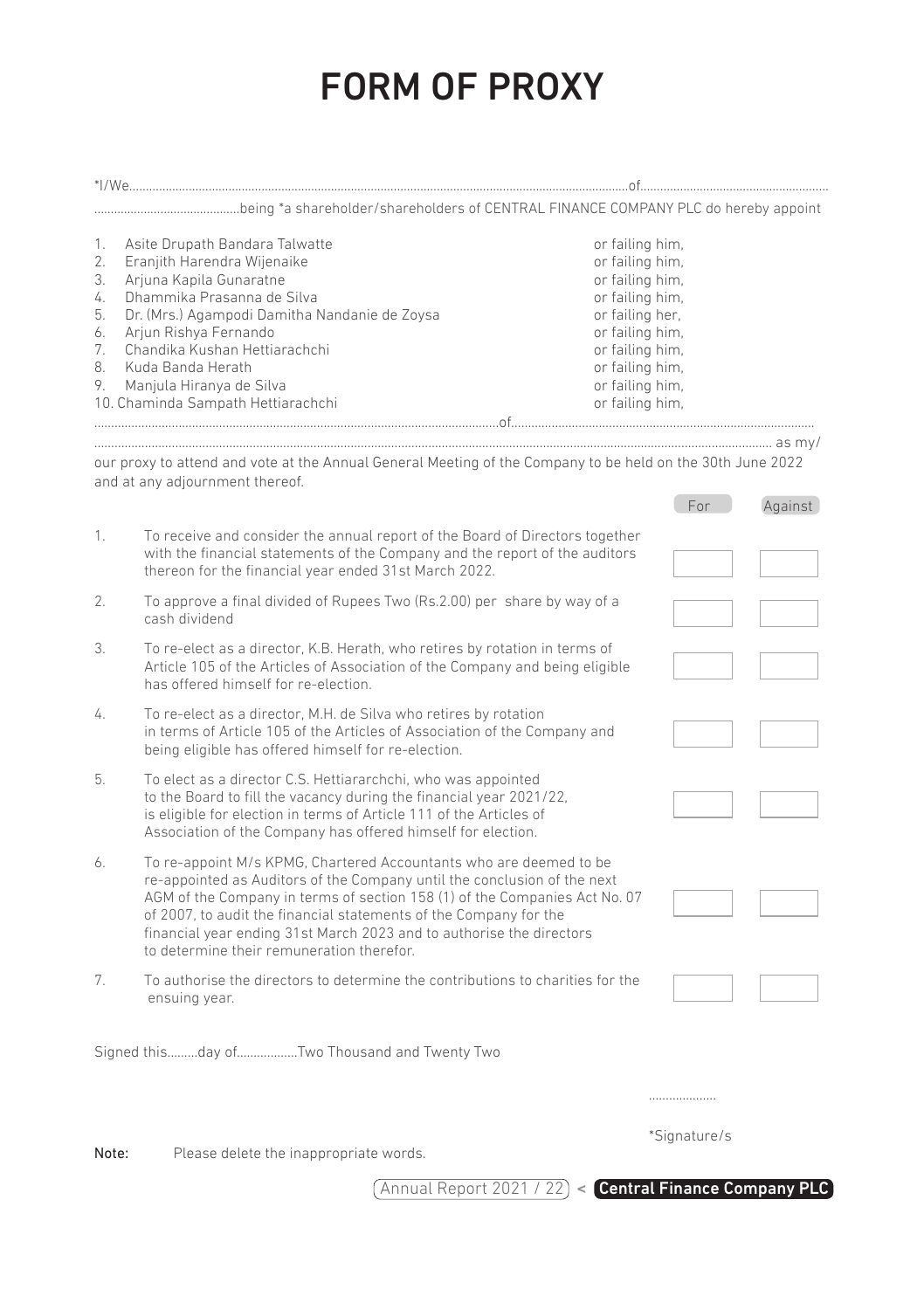#### INSTRUCTIONS AS TO COMPLETION

- 1. The instrument appointing a proxy may be in writing under the hands of the appointor or of its attorney duly authorised in writing or if such appointor is a corporation under its common seal or the hand of its attorney or duly authorised person.
- 2. The instrument appointing a proxy and the Power of Attorney or other authority, if any, under which it is signed or a notarially certified copy of that Power of Attorney or other authority will have to be deposited at the office of the Company Secretaries, Corporate Services (Private) Limited or forwarded to corporateservices@corporateservices.lk not less than 48 hours before the time appointed for the holding of the meeting.

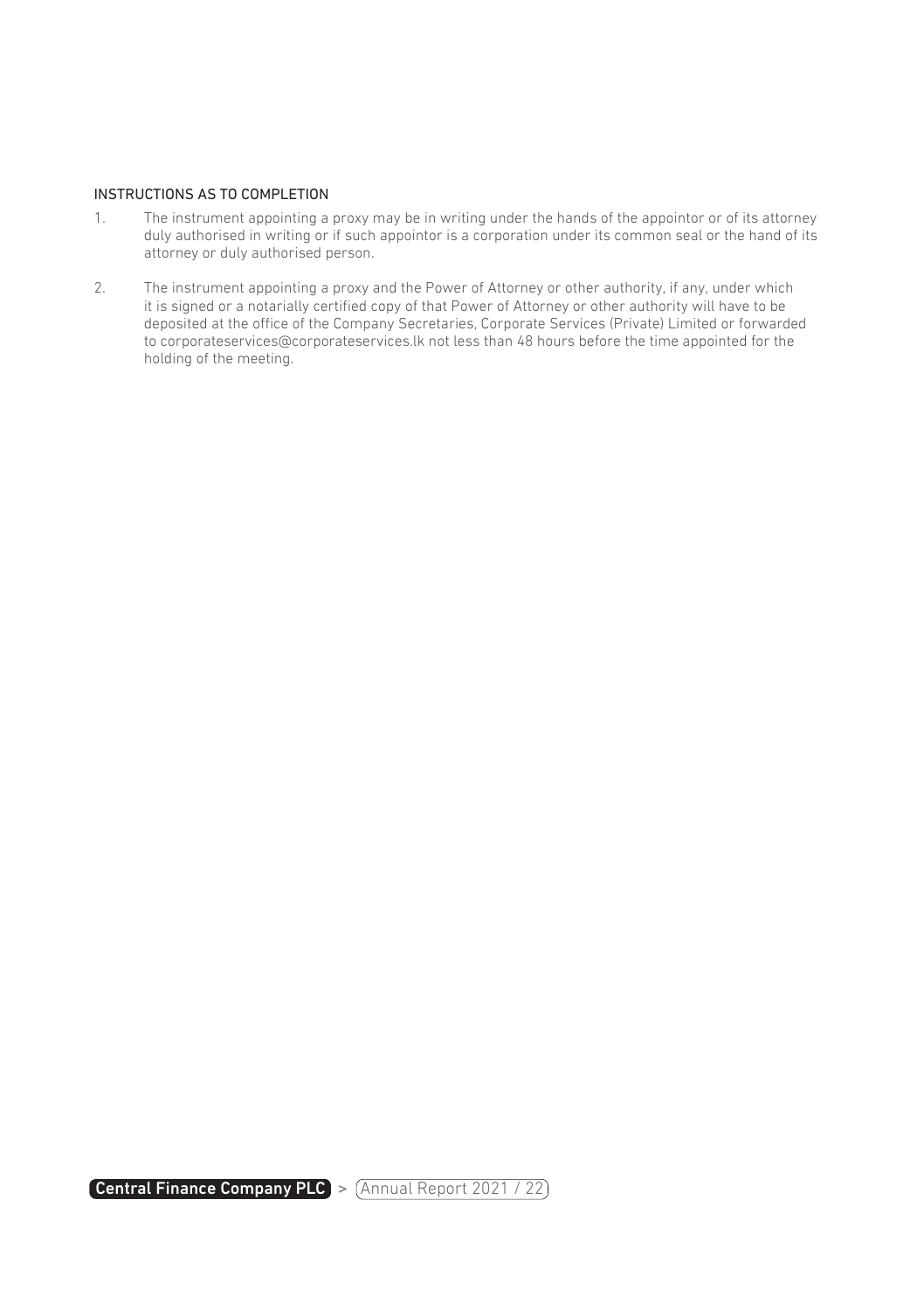## **REGISTRATION FORM**

### REGISTRATION FORM FOR THE ANNUAL GENERAL MEETING TO BE HELD ON 30TH JUNE 2022 AT 9.30 AM ONLINE VIA A VIRTUAL PLATFORM

|             | <b>DETAILS OF SHAREHOLDER</b>                                                                                                                                                                                                                                                                                                                                                                                                                                                                                                    |  |
|-------------|----------------------------------------------------------------------------------------------------------------------------------------------------------------------------------------------------------------------------------------------------------------------------------------------------------------------------------------------------------------------------------------------------------------------------------------------------------------------------------------------------------------------------------|--|
|             |                                                                                                                                                                                                                                                                                                                                                                                                                                                                                                                                  |  |
|             |                                                                                                                                                                                                                                                                                                                                                                                                                                                                                                                                  |  |
|             |                                                                                                                                                                                                                                                                                                                                                                                                                                                                                                                                  |  |
|             |                                                                                                                                                                                                                                                                                                                                                                                                                                                                                                                                  |  |
|             |                                                                                                                                                                                                                                                                                                                                                                                                                                                                                                                                  |  |
|             |                                                                                                                                                                                                                                                                                                                                                                                                                                                                                                                                  |  |
|             |                                                                                                                                                                                                                                                                                                                                                                                                                                                                                                                                  |  |
|             | (To be completed if applicable)                                                                                                                                                                                                                                                                                                                                                                                                                                                                                                  |  |
|             |                                                                                                                                                                                                                                                                                                                                                                                                                                                                                                                                  |  |
|             |                                                                                                                                                                                                                                                                                                                                                                                                                                                                                                                                  |  |
|             |                                                                                                                                                                                                                                                                                                                                                                                                                                                                                                                                  |  |
|             |                                                                                                                                                                                                                                                                                                                                                                                                                                                                                                                                  |  |
|             | In the event Proxy holder is appointed by the Shareholder following details of his/her's will also be required.                                                                                                                                                                                                                                                                                                                                                                                                                  |  |
|             | <b>DETAILS OF PROXY HOLDER:</b> (only if a proxy is appointed)                                                                                                                                                                                                                                                                                                                                                                                                                                                                   |  |
|             |                                                                                                                                                                                                                                                                                                                                                                                                                                                                                                                                  |  |
|             |                                                                                                                                                                                                                                                                                                                                                                                                                                                                                                                                  |  |
|             |                                                                                                                                                                                                                                                                                                                                                                                                                                                                                                                                  |  |
|             |                                                                                                                                                                                                                                                                                                                                                                                                                                                                                                                                  |  |
|             |                                                                                                                                                                                                                                                                                                                                                                                                                                                                                                                                  |  |
|             |                                                                                                                                                                                                                                                                                                                                                                                                                                                                                                                                  |  |
| Signature/s |                                                                                                                                                                                                                                                                                                                                                                                                                                                                                                                                  |  |
|             | <br>Principal Shareholder<br>01st Joint holder<br>02nd Joint holder                                                                                                                                                                                                                                                                                                                                                                                                                                                              |  |
|             | Date:                                                                                                                                                                                                                                                                                                                                                                                                                                                                                                                            |  |
| Note:       | In the case of a company/corporation, the shareholder Registration Form must be signed by<br>signatories duly authorised in the manner prescribed by its articles of association and if the<br>Registration Form is signed by an Attorney, the duly executed Power of Attorney must be deposited<br>at the office of the Company Secretaries, Corporate Services (Private) Limited or forwarded to<br>corporateservices@corporateservices. Ik not less than 48 hours before the time appointed for the<br>holding of the meeting |  |

(Annual Report 2021 / 22) < Central Finance Company PLC